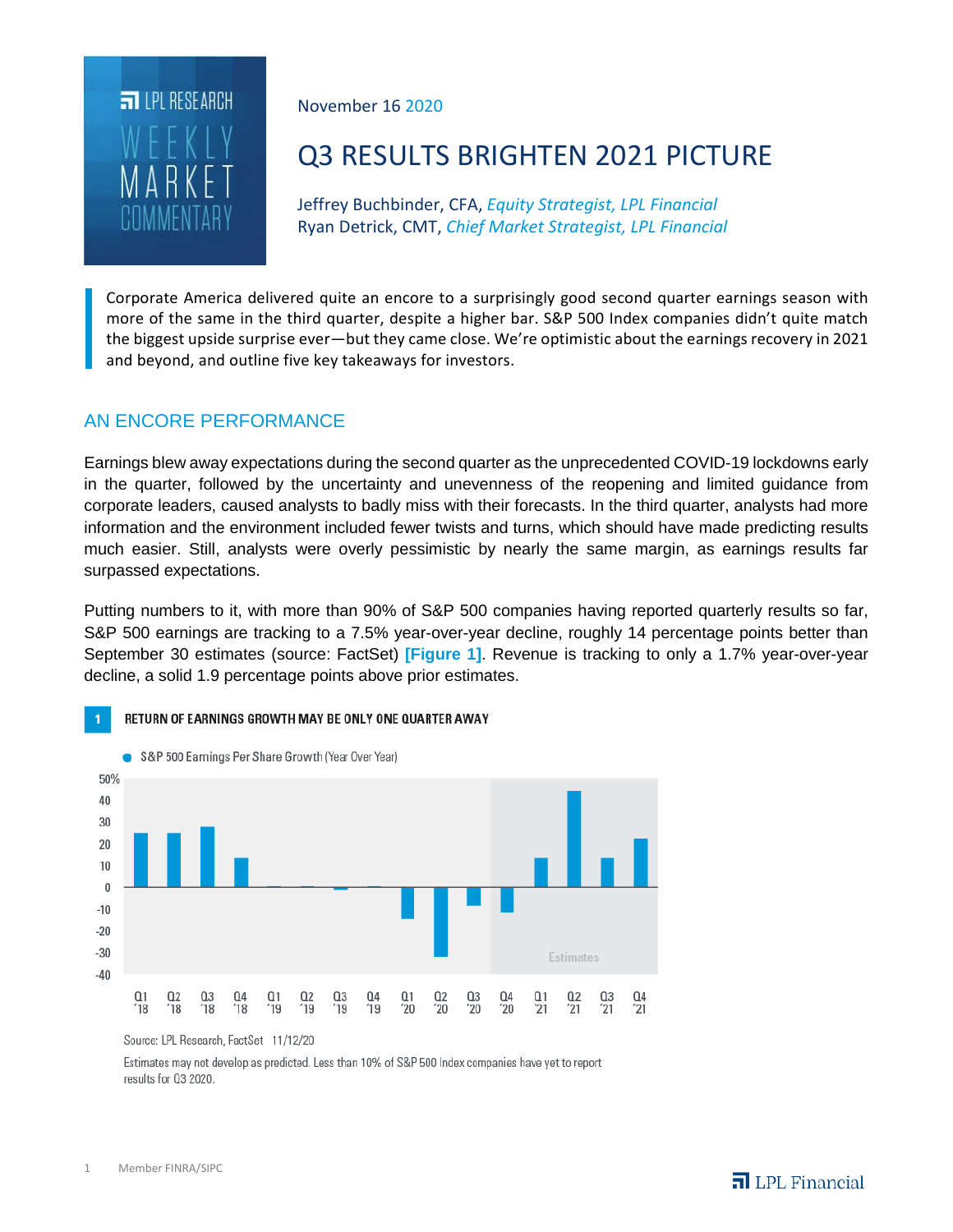

Other numbers put the strong third quarter into perspective:

- **Big upside.** The average S&P 500 company surpassed consensus earnings estimates by 19%. The second quarter's 22% upside earnings surprise was the highest ever recorded by FactSet, and this quarter's level—despite a higher bar—was not far behind. Average revenue upside of 2.6% is the highest FactSet has ever recorded (their data goes back to 2008).
- **Broadly positive results.** The percentage of companies beating earnings expectations stands at 84%, tied for the highest percentage since at least 2008. The percentage of companies beating revenue estimates is 77%, which would be just one percentage point off the record if it holds.
- **Concentrated weakness.** Just two sectors—energy and industrials—drove the entire third quarter earnings decline, which means the other nine S&P 500 sectors impressively were collectively around flat in a still very challenging environment for the US economy.
- **Growth stocks continue to shine.** The Russell 1000 Growth Index is tracking to a 14% year-overyear *increase* in earnings for the third quarter, compared with an 11% year-over-year decline for the Russell 1000 Value Index. Most of the companies that were well positioned for the pandemic—largely technology oriented—are found in the growth indexes.

### UPBEAT GUIDANCE SUPPORTS NEAR-TERM OUTLOOK

Guidance from corporate America has been surprisingly upbeat in a still-challenging economic environment. Earnings estimates for future quarters tend to fall as results are being reported. The third quarter (like the second) bucked that trend, with the next 12 months' S&P 500 earnings estimates increasing by 1.8% since the third quarter ended. A similar increase in fourth quarter estimates during the first month of the quarter was the best such increase since the first quarter of 2018, which was artificially inflated by the corporate tax cuts via the *Tax Cuts and Jobs Act of 2017.* This upbeat guidance from corporate America increases the chances that estimates for fourth quarter 2020 and the first half of 2021 may prove to be too low.

### EARLY THOUGHTS ON 2021

After seeing such strong third quarter results and remarkable progress on vaccine development, looking forward we expect corporate America in aggregate to reach pre-pandemic levels of profitability sooner than we had anticipated just a month ago—possibly as soon as calendar year 2021. The cost efficiencies companies have gained during the pandemic will bear fruit once the pandemic is over, and we think analysts will be surprised by how profitable S&P 500 companies may be once the economy is fully reopened. We have to re-evaluate how much earnings power corporate America will have post-pandemic. Now that political uncertainty has begun to clear, we think the strong earnings trajectory may begin to get more attention from investors, traders, and the financial media.

At the same time, rising COVID-19 cases and the renewed restrictions that may follow could slow the pace of the economic recovery and remain a risk to the earnings rebound while we wait for a vaccine(s) to be distributed in the months ahead. We also must watch the political landscape and tax and regulatory changes that may come along down the road.

### REITERATING OUR POSITIVE STOCK MARKET OUTLOOK

We continue to favor stocks over bonds in a low-interest-rate environment with a safe and effective vaccine likely to be approved soon—which we consider will be weeks, not months. As a result, we are maintaining our

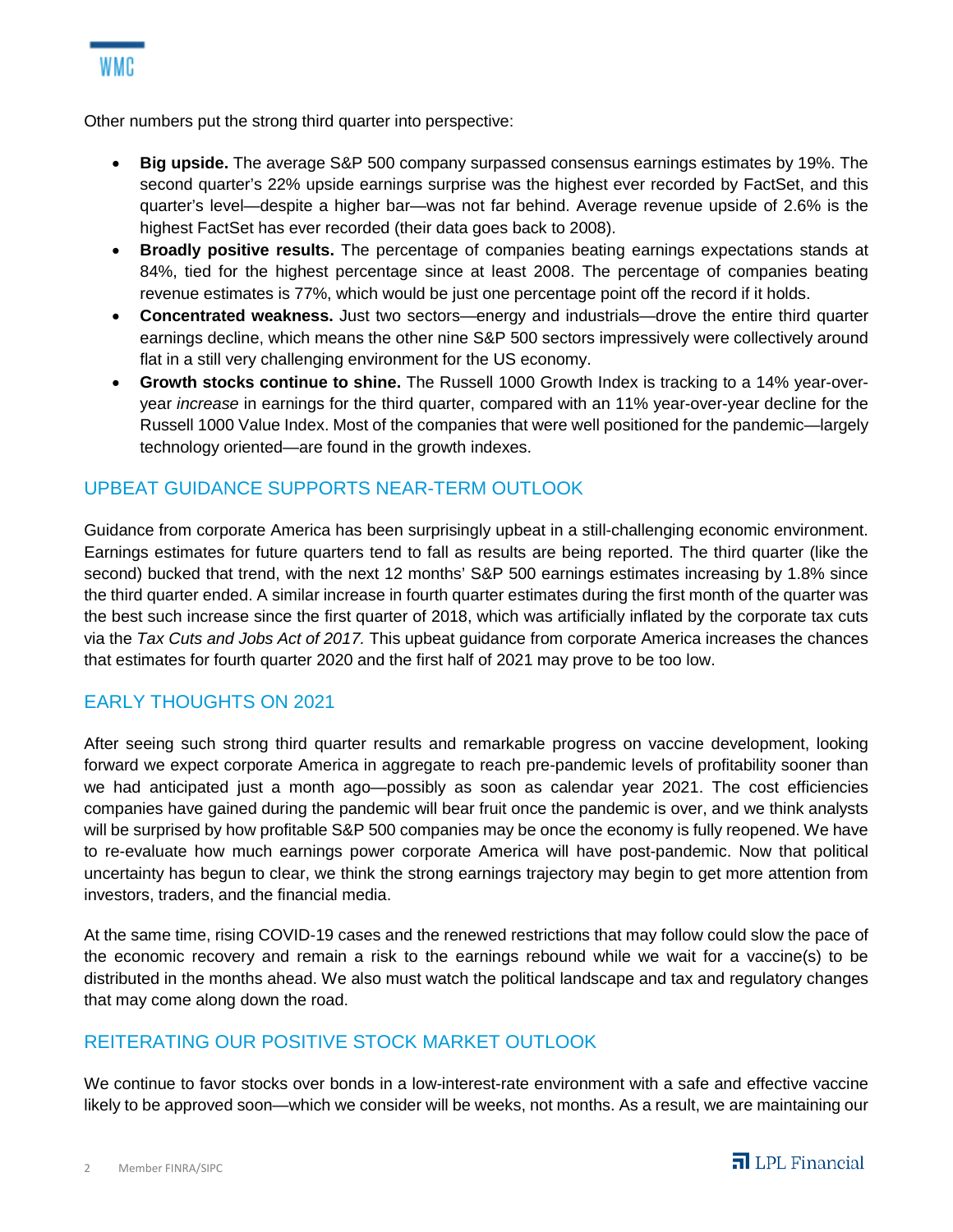

equity overweight recommendation, where appropriate, that we first put in place in March 2020. Although the latest wave of COVID-19 and ongoing political uncertainty present risks to markets, we believe stocks are in the early stages of a new bull market, potentially supported by a durable economic expansion.

With the end of the year rapidly approaching, and stocks having reached our year-end 2020 fair value target of 3,450–3,500 for the S&P 500, we are focusing on 2021. At this point, our increased confidence in the earnings recovery, our belief that the pandemic will recede over the course of 2021, a likely earnings-friendly split Congress, and low interest rates support the potential for solid gains for stocks next year.

Look for our year-end 2021 S&P 500 target in our *Outlook 2021* publication in early December.